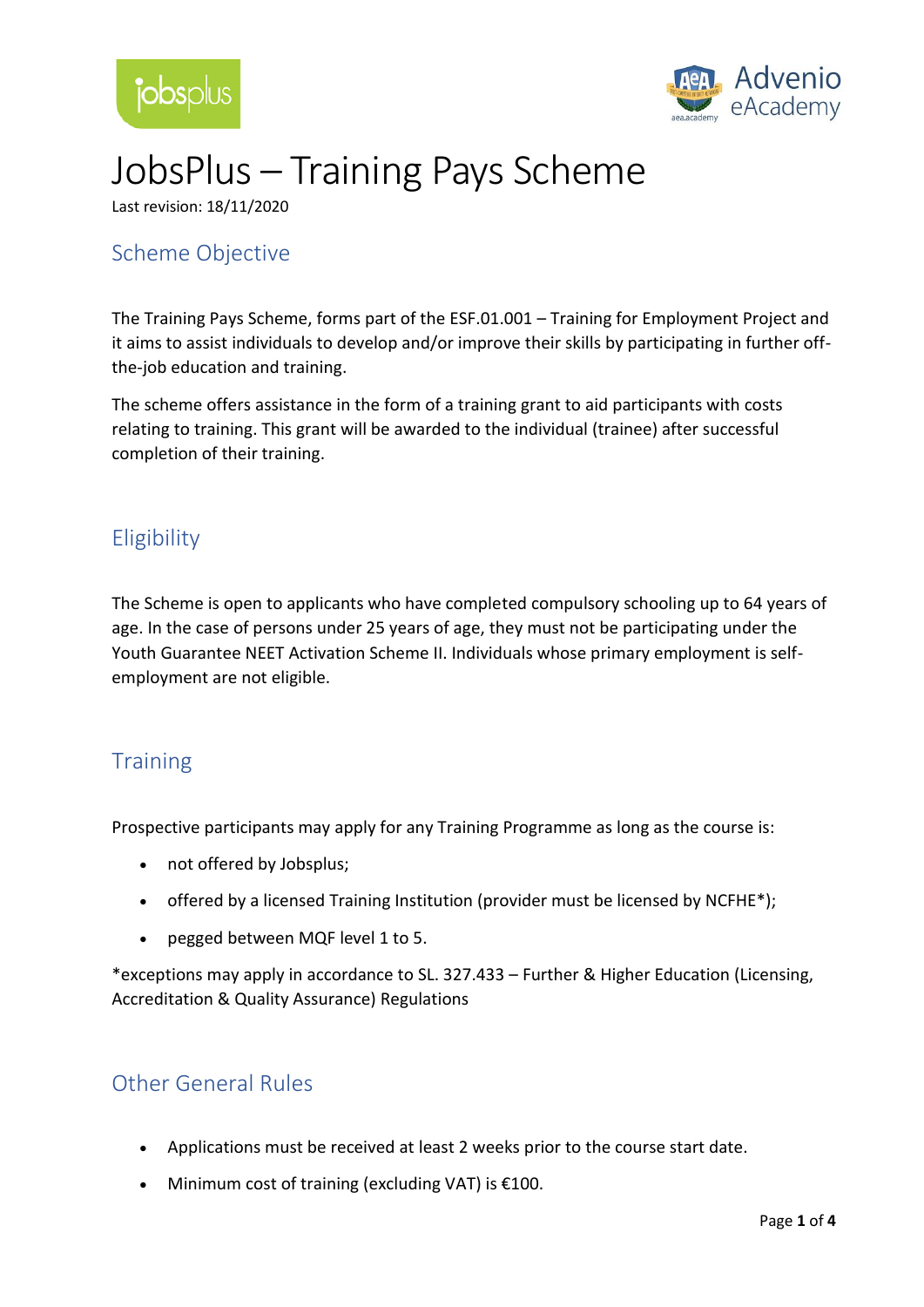



Training courses offered by the company employing the applicant would not be eligible.Only full qualifications and awards can be accepted. Claims for a module which forms part of a qualification or award cannot be accepted.

#### Grant

Grant shall be equivalent to 75% of the direct training cost excluding VAT but will not exceed the maximum amount of €1,000. The minimum threshold for an application to be accepted will be set at €100. Grant will be reimbursed directly to the participant after successful completion of training and upon presentation of an invoice and an official receipt of payment together with a copy of the certificate and/or transcript denoting successful completion issued by the Training Institution.

Training costs shall mean Tuition fees, Training Material, Registration fees and Examination fees paid by the applicant. Non-eligible costs include seminars or conferences, online courses (that are delivered by unlicensed Training Institutions and do not lead to an accredited certification) and SEC / MATSEC examinations. In circumstances such as the CELTA or TEFL Courses, persons who are already employed as teachers or have a related teaching occupation with an English Language School may not apply for funds under the Training Pays Scheme.

Kindly note that payment of registration fees, administration fees, early booking fees or similar costs, invoices and receipts cannot be dated prior to the Training Pays application date.

Applications will remain open until the 30<sup>th</sup> March 2023 subject to availability of funds. End of course date shall not exceed the 30<sup>th</sup> June 2023. Applications for Subsidy will be approved on a first come first served basis.

For an individual to claim assistance under this Scheme, s/he must not benefit or claim the same training cost in part or in full from any other source (ESF or national funds). Should an individual be found claiming such funds from other sources, s/he will automatically be ineligible for the Training Pays Scheme grant. Under those circumstances where a payment would have already been effected, Jobsplus reserves the right to seek refund.

# Application Forms

Interested applicants are invited to apply using the appropriate application form which is available: online, from the TPS Unit within Jobsplus Training Complex or Jobsplus Job Centres.

The fully filled in and originally signed application form together with all documentation must be presented to Jobsplus at least two weeks prior the course start date.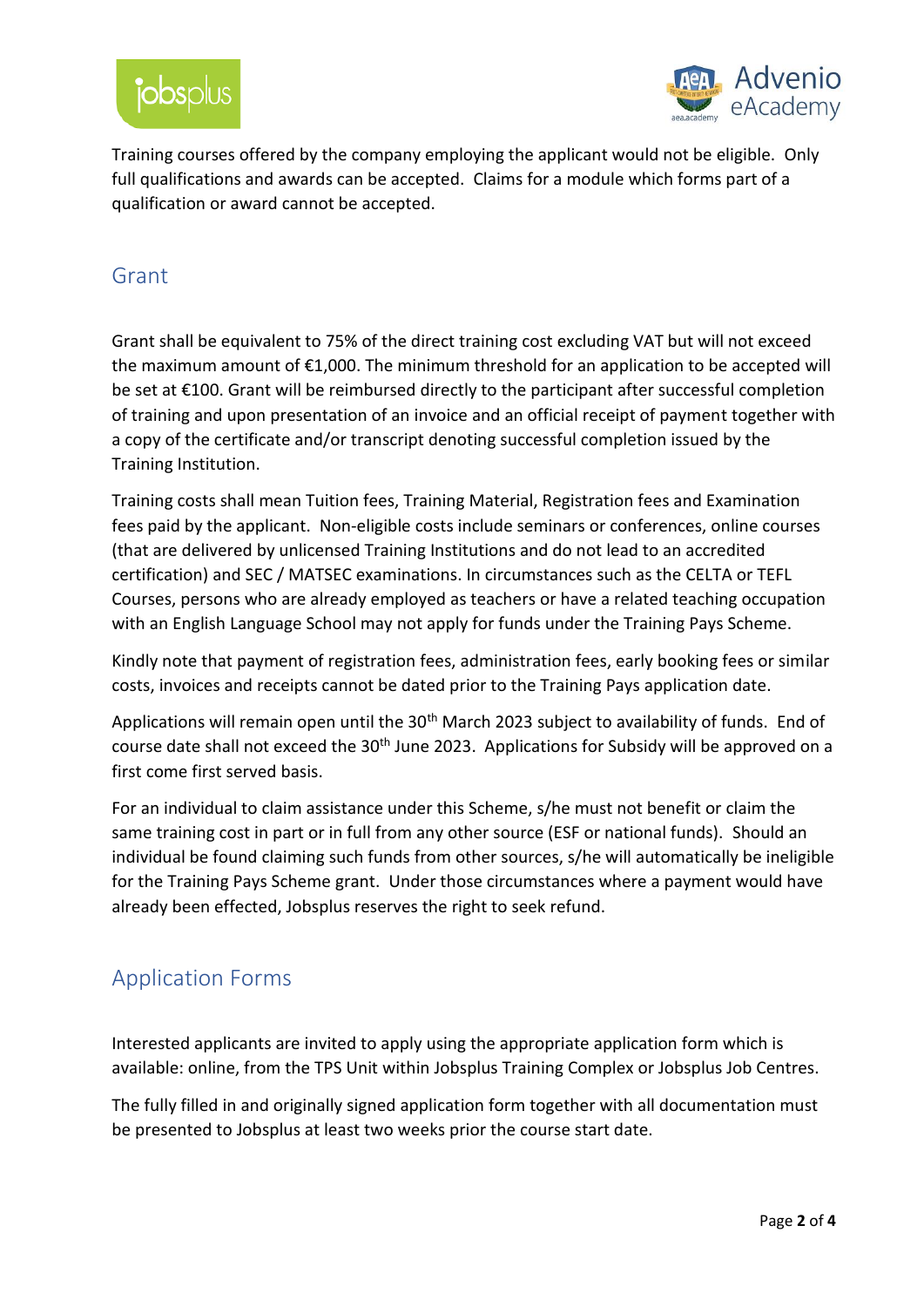



Applications may be submitted by hand between 08:30hrs and 12:30hrs at Jobsplus TPS Unit, Training Complex Hal Far or at any Jobsplus Job Centre. Applications may also be sent by registered mail along with the following documents:

- Quotation or cost of training
- Training programme (syllabus or outline)
- Training Schedule
- MQRIC letter of recognition (where applicable)

Formal confirmation of the grant to successful applicants will only be issued if the applicant provides all necessary documentation and is confirmed eligible by Jobsplus' Evaluation Committee. When evaluating applications Jobsplus reserves the right to request additional information or documentation. The Corporation may also seek further guidance from the relevant Authorities.

**The TPS Scheme is part-financed under the ESF Operational Programme II of 2014-2020. Preferably, funds for eligible applications are to be claimed by the 30th October 2023.**

#### Form

Application form may be found below:

- **[Application Form](https://eforms.gov.mt/pdfforms.aspx?fid=wes111e) EN**
- [Application Form](https://eforms.gov.mt/pdfforms.aspx?fid=wes111m) MT

# Re-imbursement of training grant

Participants who successfully complete their training are requested to send the below listed documents to the Training Pays Scheme Unit within 4 calendar months following course end date:

- Invoice/s issued by the Training Institution
- Original receipt/s issued by the Training Institution confirming full payment of training course
- Copy of Certificate issue by the Training Institution
- Original copy of the Financial Identification Form [\[Click here to download\]](https://jobsplus.gov.mt/schemes-jobseekers/fileprovider.aspx?fileId=18516)
- The following three questionnaires